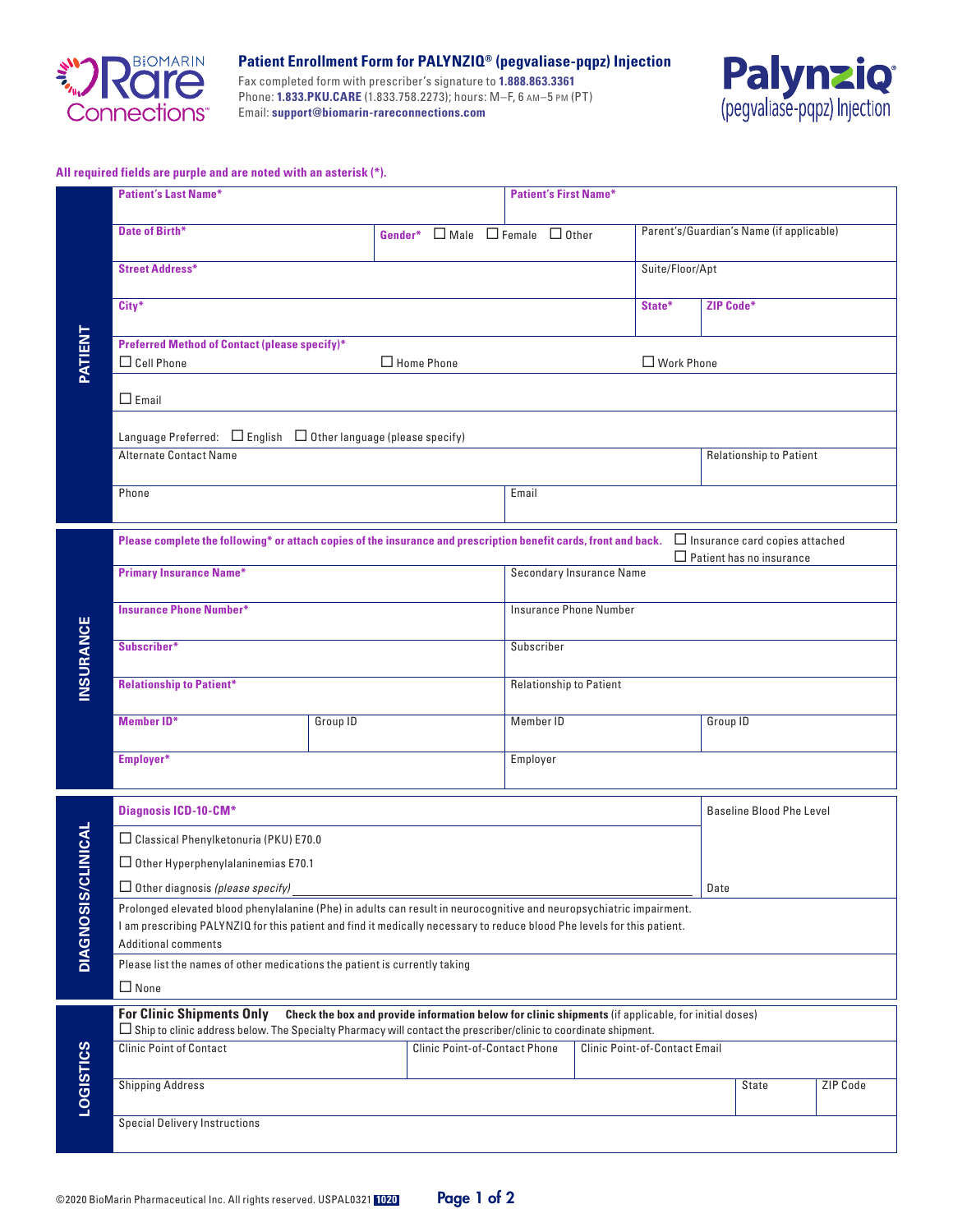|            | <b>Patient's Full Name*</b>    |                                 |                                                                                                   | Date of Birth*                |  |  |
|------------|--------------------------------|---------------------------------|---------------------------------------------------------------------------------------------------|-------------------------------|--|--|
|            | <b>Prescriber's Last Name*</b> | <b>Prescriber's First Name*</b> | Prescriber's Specialty: $\Box$ Genetics $\Box$ Internal Medicine<br>$\Box$ Other (please specify) |                               |  |  |
|            | Office/Site/Clinic*            |                                 | Office Contact                                                                                    | Office Contact's Phone Number |  |  |
|            | <b>Phone Number*</b>           | <b>Fax Number*</b>              | Email                                                                                             |                               |  |  |
| PRESCRIBER | <b>Street Address*</b>         |                                 |                                                                                                   |                               |  |  |
|            | City*                          |                                 | State License Number                                                                              |                               |  |  |
|            | State*                         | <b>ZIP Code*</b>                | <b>Medicaid Number</b>                                                                            |                               |  |  |
|            | <b>NPI Number*</b>             |                                 | Tax ID                                                                                            |                               |  |  |

#### Please complete either right or left treatment sections for each row **Instructions:** Please check box for each dose prescribed **Recommended Dosing for PALYNZIQ® (pegvaliase-pqpz) Injection Therapy Customized Dosing for PALYNZIQ® (pegvaliase-pqpz) Injection Therapy Treatment PALYNZIQ Prescription Quantity Refills Treatment PALYNZIQ Prescription Quantity Refills** Induction/ Titration  $\Box$  Inject 2.5 mg (0.5 mL) SubQ • Once weekly for 4 weeks, then • Twice weekly for 1 week 6 2.5 mg (0.5 mL) Not Applicable Induction/ **Titration** □ Inject \_\_\_\_\_\_\_\_\_\_ mg SubQ Frequency\_\_\_\_\_\_ **Titration**  $\Box$  Inject 10 mg (0.5 mL) SubQ • Once weekly for 1 week, then • Twice weekly for 1 week, then • Four times a week for 1 week, then • Once daily for 1 week 14 10 mg (0.5 mL) Not **Applicable** Titration □ Inject \_\_\_\_\_\_\_\_\_ mg SubQ Frequency\_\_\_\_\_ Maintenance  $\Box$  Inject 20 mg (1 mL) SubQ Inject 20 mg (1 mL) SubQ<br>• Daily for a minimum of 24 weeks  $\frac{30}{20 \text{ m} \Omega}$ 20 mg (1 mL) <sup>5</sup> Maintenance □ Inject \_\_\_\_\_\_\_\_\_\_ mg SubQ Frequency\_ Maintenance  $\Box$  Inject 40 mg (2 × 20 mg [(1 mL]) SubQ Inject 40 mg (2 × 20 mg [(1 mLJ) SubQ<br>• Daily for a minimum of 16 weeks  $\frac{60}{20 \text{ m} \text{s}}$  /1 20 mg (1 mL) <sup>3</sup> Maintenance □ Inject \_\_\_\_\_\_\_\_\_\_ mg SubQ Frequency\_  $\Box$  Inject 60 mg (3 × 20 mg [1 mL]) SubQ inject bu mg (3 × 20 mg [1 mL]) Subu<br>• Daily for a maximum of 16 weeks  $\frac{90}{20 \text{ m} \Omega}$ <sup>3</sup> Maximum  $\Box$  Inject \_\_\_\_\_\_\_\_\_\_\_\_\_ mg SubQ

### **Bridge Prescription**†

Maximum

**PRESCRIPTION**

PRESCRIPTION

### ¨**Check the box for Sonexus Health Pharmacy to dispense a bridge fill for prescriptions if needed.**

20 mg (1 mL)

†Bridge prescription is at no cost, for eligible patients within labeled indication only, and not contingent on purchase of any kind. Bridge prescription is intended to support continuation of prescribed therapy if there is a delay in insurance coverage determination. By checking the box for bridge prescription above, I, as the prescriber, with my signature below on this form, agree and attest that I will not submit a claim to or seek payment from the patient or any third-party payer (e.g., Medicaid, Medicare, private insurance, etc.) for payment/reimbursement for any free product(s) provided by BioMarin. I agree and understand that any free product provided by BioMarin may not be sold, traded, bartered, transferred, or returned for credit and will only be used for the patient named above on this form. BioMarin reserves the right to modify or terminate the program without notice at any time.

Frequency

| Auto-Injectable Epinephrine Prescription Confirmation*<br>Patient has possession of auto-injectable epinephrine? $\Box$ Yes $\Box$ No<br>If no, auto-injectable epinephrine prescription will be filled as follows (check one):<br>$\Box$ At local retail pharmacy (prescription given to patient) $\Box$ At Specialty Pharmacy (attached to this prescription)<br>Ancillary Supplies—Specialty Pharmacy will confirm patient need for all selected ancillary supplies prior to each shipment<br>$\Box$ Sharps Container $\Box$ Alcohol Wipes $\Box$ Gauze $\Box$ Band-Aids $\Box$ Gloves (latex free)<br>Premedication Prescriptions: If applicable, please make a selection below.                                                                                                                                                                                                                                                                                                                                                                                                                                                                                                                                                                                                             |  |  |  |  |  |  |
|--------------------------------------------------------------------------------------------------------------------------------------------------------------------------------------------------------------------------------------------------------------------------------------------------------------------------------------------------------------------------------------------------------------------------------------------------------------------------------------------------------------------------------------------------------------------------------------------------------------------------------------------------------------------------------------------------------------------------------------------------------------------------------------------------------------------------------------------------------------------------------------------------------------------------------------------------------------------------------------------------------------------------------------------------------------------------------------------------------------------------------------------------------------------------------------------------------------------------------------------------------------------------------------------------|--|--|--|--|--|--|
|                                                                                                                                                                                                                                                                                                                                                                                                                                                                                                                                                                                                                                                                                                                                                                                                                                                                                                                                                                                                                                                                                                                                                                                                                                                                                                  |  |  |  |  |  |  |
|                                                                                                                                                                                                                                                                                                                                                                                                                                                                                                                                                                                                                                                                                                                                                                                                                                                                                                                                                                                                                                                                                                                                                                                                                                                                                                  |  |  |  |  |  |  |
|                                                                                                                                                                                                                                                                                                                                                                                                                                                                                                                                                                                                                                                                                                                                                                                                                                                                                                                                                                                                                                                                                                                                                                                                                                                                                                  |  |  |  |  |  |  |
| Will patient require additional premedication prescriptions? $\Box$ Yes $\Box$ No<br>Premedication prescriptions will be filled as follows (check one):                                                                                                                                                                                                                                                                                                                                                                                                                                                                                                                                                                                                                                                                                                                                                                                                                                                                                                                                                                                                                                                                                                                                          |  |  |  |  |  |  |
| $\Box$ At local retail pharmacy (prescription given to patient) $\Box$ At Specialty Pharmacy (attached to this prescription)                                                                                                                                                                                                                                                                                                                                                                                                                                                                                                                                                                                                                                                                                                                                                                                                                                                                                                                                                                                                                                                                                                                                                                     |  |  |  |  |  |  |
| <b>Special Delivery Instructions</b>                                                                                                                                                                                                                                                                                                                                                                                                                                                                                                                                                                                                                                                                                                                                                                                                                                                                                                                                                                                                                                                                                                                                                                                                                                                             |  |  |  |  |  |  |
| Prescriber Declaration: I understand and agree that, as the prescriber, I will comply with my state-specific prescription requirements such as e-prescribing,<br>state-specific prescription form, fax language, etc. Non-compliance with state-specific requirements could result in outreach to me, as the prescriber. I verify<br><b>PRESCRIBER<br/>DECLARATION</b><br>that the patient and prescriber information contained in this enrollment form is complete and accurate to the best of my knowledge and that I have prescribed<br>PALYNZIQ based on my professional judgment of medical necessity. I authorize BioMarin Pharmaceutical Inc., its affiliates, agents, and contractors (collectively,<br>"BioMarin") to act on my behalf for the limited purposes of transmitting this prescription to the appropriate pharmacy designated by the above-named patient<br>utilizing their benefit plan. I also authorize the BioMarin RareConnections™ program to perform any steps necessary to secure reimbursement for PALYNZIQ,<br>including but not limited to insurance verification and case assessment. I understand that BioMarin or BioMarin RareConnections may need additional<br>information, and I agree to provide it as needed for the purposes of securing reimbursement. |  |  |  |  |  |  |
| <b>Prescriber's Signature. Please make a selection*</b>                                                                                                                                                                                                                                                                                                                                                                                                                                                                                                                                                                                                                                                                                                                                                                                                                                                                                                                                                                                                                                                                                                                                                                                                                                          |  |  |  |  |  |  |
| Prescriber's Signature/Dispense as Written (no stamps or initials) Date<br>Prescriber's Signature/Substitution Permitted (no stamps or initials) Date                                                                                                                                                                                                                                                                                                                                                                                                                                                                                                                                                                                                                                                                                                                                                                                                                                                                                                                                                                                                                                                                                                                                            |  |  |  |  |  |  |